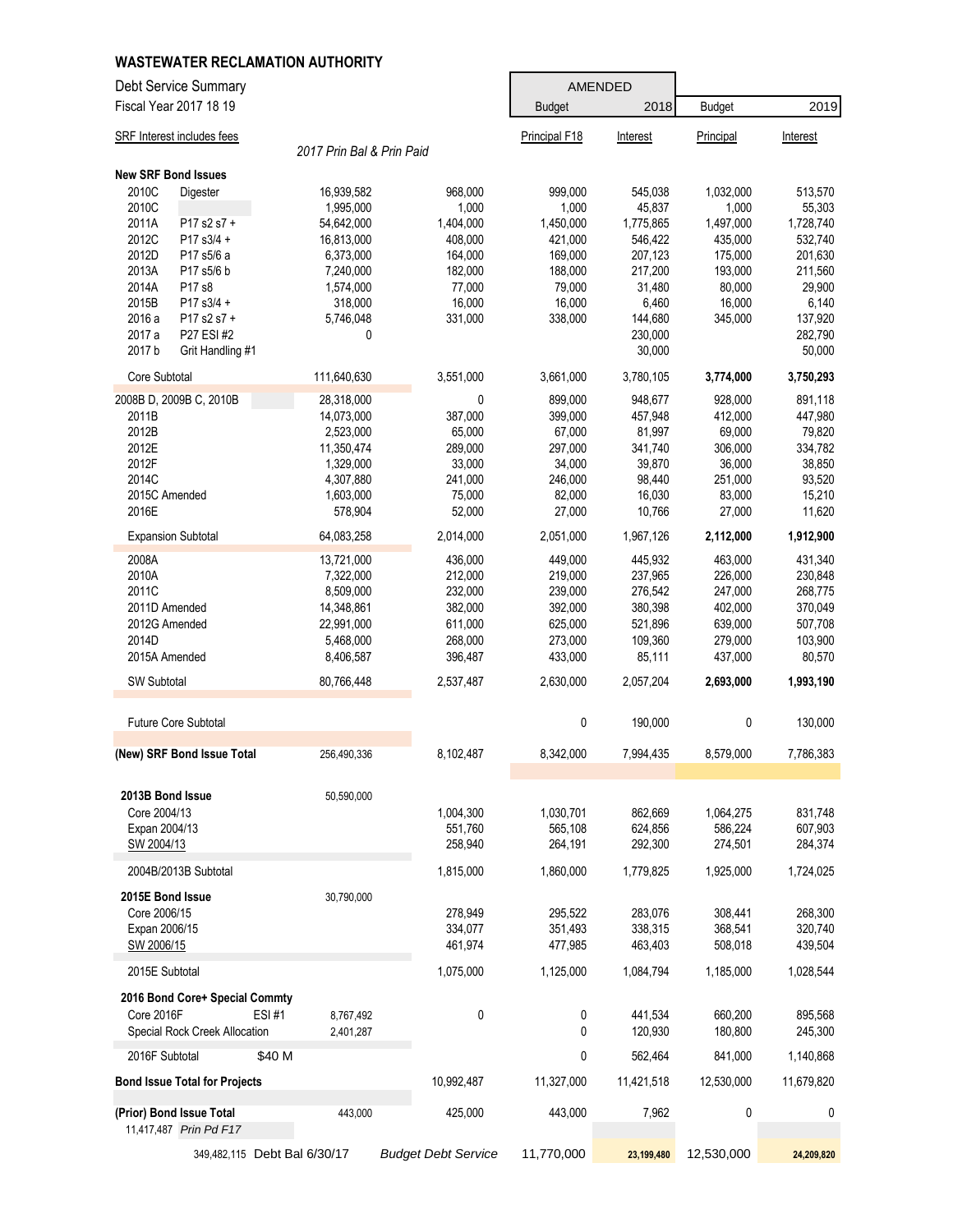Debt Service for New Money / SRF Borrowings 2011-2016 Fiscal Year 2019

|                                       |              |              |              |              |             |              |              | <b>Debt Servicing</b> |              |
|---------------------------------------|--------------|--------------|--------------|--------------|-------------|--------------|--------------|-----------------------|--------------|
|                                       |              |              |              |              |             |              | Greenfield   |                       |              |
|                                       | Altoona      | Ankeny       | Bondurant    | Clive        | Cumming     | Des Moines   | Plaza        | Johnston              | Norwalk      |
|                                       | (Expansion)  | (Expansion)  | (Expansion)  | (Expansion)  | (Expansion) |              |              |                       | (Expansion)  |
|                                       |              |              |              |              |             |              |              |                       |              |
| 2011-16 / New Core SRF                |              |              |              |              |             |              |              |                       |              |
| Percentage                            | 4.264%       | 9.801%       | 0.996%       | 3.351%       | 0.042%      | 50.568%      | 0.486%       | 2.364%                | 1.856%       |
| Principal                             | 116,876      | 268,645      | 27,300       | 91,851       | 1,151       | 1,386,069    | 13,321       | 64,797                | 50,873       |
| Interest                              | 121,466      | 279,194      | 28,372       | 95,458       | 1,196       | 1,440,495    | 13,844       | 67,342                | 52,871       |
| Gross Principal and Interest Estimate | 238,342      | 547,840      | 55,673       | 187,309      | 2,348       | 2,826,564    | 27,166       | 132,139               | 103,744      |
| Net Debt Service                      | 238,342      | 547,840      | 55,673       | 187,309      | 2,348       | 2,826,564    | 27,166       | 132,139               | 103,744      |
| 2011-16 / New Expansion SRF           |              |              |              |              |             |              |              |                       |              |
| Percentage                            | 10.086%      | 23.183%      | 2.356%       | 7.927%       | 0.100%      | 0.000%       | 0.000%       | 0.000%                | 4.390%       |
| Principal                             | 119,418      | 274,487      | 27,895       | 93,856       | 1,184       | 0            | $\mathbf{0}$ | $\mathbf{0}$          | 51,978       |
| Interest                              | 103,057      | 236,880      | 24,073       | 80,997       | 1,022       | $\mathbf{0}$ | 0            | $\theta$              | 44,856       |
| Gross Principal and Interest Estimate | 222,475      | 511,366      | 51,968       | 174,852      | 2,206       | 0            | $\pmb{0}$    | 0                     | 96,834       |
| Net Debt Service                      | 222,475      | 511,366      | 51,968       | 174,852      | 2,206       | 0            | $\mathbf{0}$ | $\mathbf{0}$          | 96,834       |
| 2011-16 / New SW Area SRF             |              |              |              |              |             |              |              |                       |              |
| Percentage                            | 6.205%       | 14.262%      | 1.449%       | 4.876%       | 0.061%      | 33.712%      | 0.324%       | 1.576%                | 2.701%       |
| Principal                             | 124,348      | 285,810      | 29,038       | 97,715       | 1,222       | 675,588      | 6,493        | 31,583                | 54,128       |
| Interest                              | 82,589       | 189,828      | 19,286       | 64,900       | 812         | 448,707      | 4,312        | 20,977                | 35,950       |
| Gross Principal and Interest Estimate | 206,937      | 475,638      | 48,324       | 162,615      | 2,034       | 1,124,296    | 10,805       | 52,560                | 90,078       |
| Net Debt Service                      | 206,937      | 475,638      | 48,324       | 162,615      | 2,034       | 1,124,296    | 10,805       | 52,560                | 90,078       |
| <b>Debt Service for SRF's</b>         | 667,754      | 1,534,844    | 155,965      | 524,776      | 6,588       | 3,950,860    | 37,971       | 184,698               | 290,656      |
| <b>Budget Adjustments (none)</b>      |              |              |              |              |             |              |              |                       |              |
| Estimate for 2011 and future issues   | 667,754      | 1,534,844    | 155,965      | 524,776      | 6,588       | 3,950,860    | 37,971       | 184,698               | 290,656      |
| Reserve Interest Earnings             |              |              |              |              |             |              |              |                       |              |
| Core                                  | 0            | $\mathbf{0}$ | 0            | 0            | 0           | 0            | 0            | $\mathbf{0}$          | $\mathbf 0$  |
| Expansion                             | $\mathbf 0$  | $\mathbf{0}$ | $\pmb{0}$    | 0            | 0           | 0            | 0            | $\mathbf{0}$          | $\mathbf{0}$ |
| SW                                    | $\mathbf{0}$ | $\mathbf{0}$ | $\mathbf{0}$ | $\mathbf{0}$ | $\Omega$    | 0            | $\Omega$     | $\mathbf{0}$          | $\Omega$     |
| Net Debt Service or Surcharge         | 667,754      | 1,534,844    | 155,965      | 524,776      | 6,588       | 3,950,860    | 37,971       | 184,698               | 290,656      |

*Included on this allocations are: 2011A 2012C D 2013A 2014A 2015B 2016A(Core) 2011B 2012B E F 2014C 2015C(Expan) 2011C D 2012G 2014D 2015A(SW)*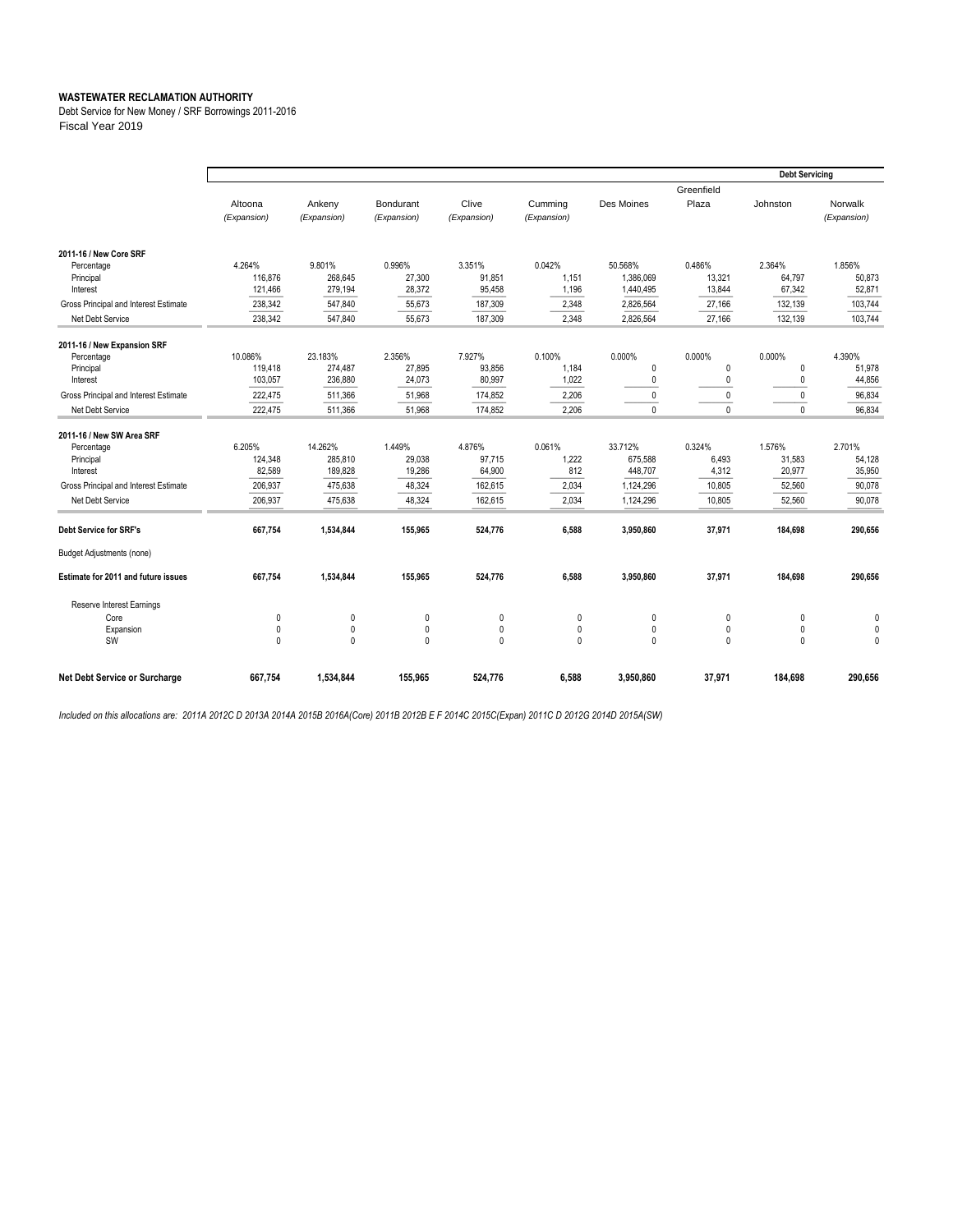|                                    |                        | West               |                  |                  |                    | Polk             | Polk             | Pleasant         |
|------------------------------------|------------------------|--------------------|------------------|------------------|--------------------|------------------|------------------|------------------|
| Debt Issue 2011-2016               | Total                  | Des Moines         | Waukee           | <b>UWHSD</b>     | <b>USSD</b>        | County           | City             | Hill             |
|                                    | \$                     | (Expansion)        | (Expansion)      |                  | (Expansion)        |                  | (Expansion)      |                  |
| <b>Core Borrowings</b>             |                        |                    |                  |                  |                    |                  |                  |                  |
| Percentage                         | 100.0%                 | 11.670%            | 2.251%           | 1.629%           | 7.533%             | 0.941%           | 0.514%           | 1.734%           |
| Principal<br>Interest & Servicing  | 2.741.000<br>2,848,630 | 319.875<br>332,435 | 61.700<br>64,123 | 44.651<br>46,404 | 206.480<br>214,587 | 25.793<br>26,806 | 14.089<br>14,642 | 47.529<br>49,395 |
| Gross Principal and Interest       | 5,589,630              | 652,310            | 125,823          | 91,055           | 421,067            | 52,598           | 28,731           | 96,924           |
|                                    | 5,589,630              | 652,310            | 125,823          | 91,055           | 421,067            | 52,598           | 28,731           | 96,924           |
| Net Debt Service                   |                        |                    |                  |                  |                    |                  |                  |                  |
| <b>Expansion Borrowings</b>        |                        |                    |                  |                  |                    |                  |                  |                  |
| Percentage                         | 100.0%                 | 27.602%            | 5.324%           | 0.000%           | 17.816%            | 0.000%           | 1.216%           | 0.000%           |
| Principal                          | 1.184.000              | 326.808            | 63.036           | $\mathbf{0}$     | 210.941            | $\mathbf 0$      | 14.397           | 0                |
| Interest & Servicing               | 1,021,782              | 282.032            | 54,400           | $\mathbf{0}$     | 182,041            | $\mathbf 0$      | 12,425           | 0                |
| Gross Principal and Interest       | 2,205,782              | 608,840            | 117,436          | $\pmb{0}$        | 392,982            | $\pmb{0}$        | 26,822           | 0                |
| Net Debt Service                   | 2.205.782              | 608.840            | 117.436          | $\mathbf{0}$     | 392.982            | $\mathbf{0}$     | 26.822           | $\Omega$         |
| <b>SW Area Borrowings</b>          |                        |                    |                  |                  |                    |                  |                  |                  |
| Percentage                         | 100.0%                 | 16.981%            | 3.275%           | 1.086%           | 10.961%            | 0.627%           | 0.748%           | 1.156%           |
| Principal                          | 2,004,000              | 340.299            | 65,631           | 21,763           | 219,658            | 12,565           | 14,990           | 23.166           |
| Interest & Servicing               | 1,331,002              | 226,017            | 43,590           | 14,455           | 145,891            | 8,345            | 9,956            | 15,386           |
| Gross Principal and Interest       | 3,335,002              | 566,317            | 109,221          | 36,218           | 365,550            | 20,910           | 24,946           | 38,553           |
| Net Debt Service                   | 3.335.002              | 566,317            | 109.221          | 36,218           | 365.550            | 20,910           | 24.946           | 38.553           |
| <b>Estimated Debt Service</b>      | 11,130,414             | 1,827,466          | 352,480          | 127,273          | 1,179,599          | 73,509           | 80,499           | 135,477          |
| <b>Budget Adjustments (none)</b>   |                        |                    |                  |                  |                    |                  |                  |                  |
| <b>SRF Debt Service Collection</b> | 11,130,414             | 1,827,466          | 352,480          | 127,273          | 1,179,599          | 73,509           | 80,499           | 135,477          |
|                                    | 0                      | 0                  | $\pmb{0}$        | $\pmb{0}$        | $\pmb{0}$          | $\pmb{0}$        | $\pmb{0}$        | 0                |
|                                    | $\pmb{0}$              | $\mathbf 0$        | $\pmb{0}$        | $\mathbf{0}$     | $\pmb{0}$          | $\mathbf{0}$     | $\pmb{0}$        | 0                |
|                                    | 0                      | $\mathbf{0}$       | $\mathbf{0}$     | $\mathbf{0}$     | $\mathbf 0$        | $\mathbf{0}$     | $\mathbf{0}$     | $\mathbf{0}$     |
| 0 Ttl Interest                     |                        |                    |                  |                  |                    |                  |                  |                  |
| <b>Net Debt Service</b>            | 11,130,414             | 1,827,466          | 352,480          | 127,273          | 1,179,599          | 73,509           | 80,499           | 135,477          |

5,929,000 Principal 5,201,414 Interest on New SRF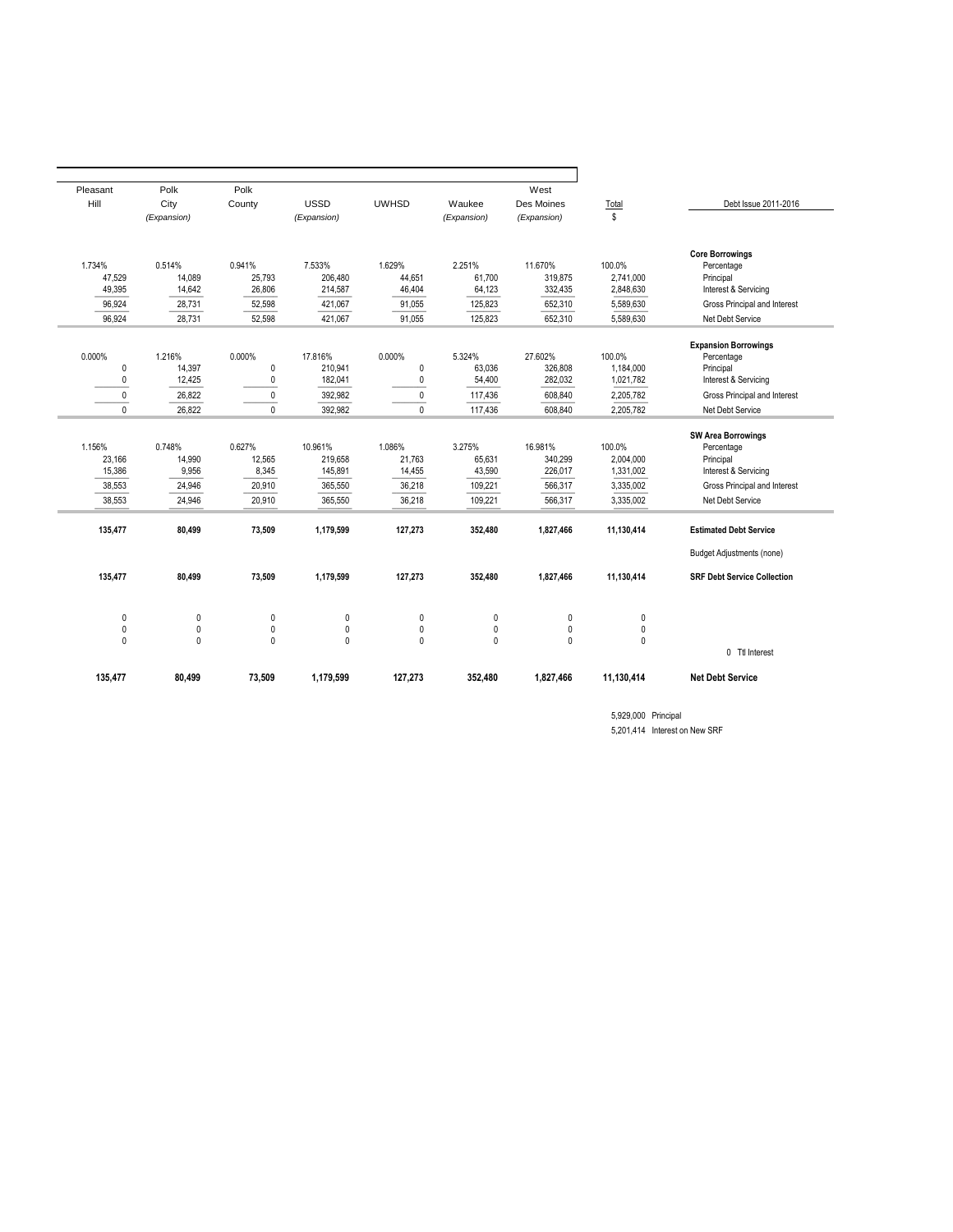Debt Service for New Money / SRF Borrowings prior to Polk City joining WRA Fiscal Year 2019

|                                       |           |             |             |             |             |             |            |              | <b>Debt Servicing</b> |
|---------------------------------------|-----------|-------------|-------------|-------------|-------------|-------------|------------|--------------|-----------------------|
|                                       |           |             |             |             |             |             |            | Greenfield   |                       |
|                                       | Polk City | Altoona     | Ankeny      | Bondurant   | Clive       | Cumming     | Des Moines | Plaza        | Johnston              |
|                                       | Surcharge | (Expansion) | (Expansion) | (Expansion) | (Expansion) | (Expansion) |            |              |                       |
|                                       |           |             |             |             |             |             |            |              |                       |
| 2008-2010 / New Core SRF              |           |             |             |             |             |             |            |              |                       |
| Percentage                            | 0.514%    | 4.264%      | 9.801%      | 0.996%      | 3.351%      | 0.042%      | 50.568%    | 0.486%       | 2.364%                |
| Principal                             | 5,310     | 44.047      | 101,244     | 10.289      | 34,616      | 434         | 522.367    | 5,020        | 24,420                |
| Interest                              | 2,924     | 24,257      | 55,755      | 5,666       | 19,063      | 239         | 287,668    | 2,765        | 13,448                |
| Gross Principal and Interest Estimate | 8,234     | 68,304      | 157,000     | 15,955      | 53,679      | 673         | 810,035    | 7,785        | 37,868                |
| Net Debt Service                      | 8,234     | 68,304      | 157,000     | 15.955      | 53,679      | 673         | 810,035    | 7.785        | 37,868                |
| 2008-2010 / New Expansion SRF         |           |             |             |             |             |             |            |              |                       |
| Percentage                            | 1.216%    | 10.086%     | 23.183%     | 2.356%      | 7.927%      | 0.100%      | 0.000%     | 0.000%       | 0.000%                |
| Principal                             | 11,284    | 93,598      | 215,138     | 21,864      | 73,563      | 928         | 0          | $\theta$     | 0                     |
| Interest                              | 10,836    | 89,878      | 206,588     | 20,995      | 70,639      | 891         |            | $\theta$     | 0                     |
| Gross Principal and Interest Estimate | 22.120    | 183.476     | 421.726     | 42.858      | 144,201     | 1,819       |            | $\Omega$     | $\mathbf 0$           |
| Net Debt Service                      | 22,120    | 183,476     | 421,726     | 42,858      | 144,201     | 1,819       |            | $\mathbf{0}$ | $\mathbf 0$           |
| 2008-2010 / New SW Area SRF           |           |             |             |             |             |             |            |              |                       |
| Percentage                            | 0.748%    | 6.205%      | 14.262%     | 1.449%      | 4.876%      | 0.061%      | 33.712%    | 0.324%       | 1.576%                |
| Principal                             | 5,154     | 42.752      | 98,265      | 9,984       | 33,596      | 420         | 232,276    | 2,232        | 10,859                |
| Interest                              | 4,953     | 41,089      | 94,441      | 9,595       | 32,288      | 404         | 223,237    | 2,145        | 10,436                |
| Gross Principal and Interest Estimate | 10,107    | 83,841      | 192,706     | 19,579      | 65,884      | 824         | 455,512    | 4,378        | 21,295                |
| Net Debt Service                      | 10,107    | 83,841      | 192,706     | 19,579      | 65,884      | 824         | 455,512    | 4,378        | 21,295                |
| <b>Debt Service for SRF's</b>         | 40,461    | 335,621     | 771,432     | 78,392      | 263,764     | 3,316       | 1,265,548  | 12,163       | 59,163                |
| <b>Budget Adjustments (none)</b>      |           |             |             |             |             |             |            |              |                       |
| Net Debt Service or Surcharge         | 40,461    | 335,621     | 771,432     | 78,392      | 263,764     | 3,316       | 1,265,548  | 12,163       | 59,163                |

*Included on this allocations are: 2008A B D 2009 B C 2010 A B C*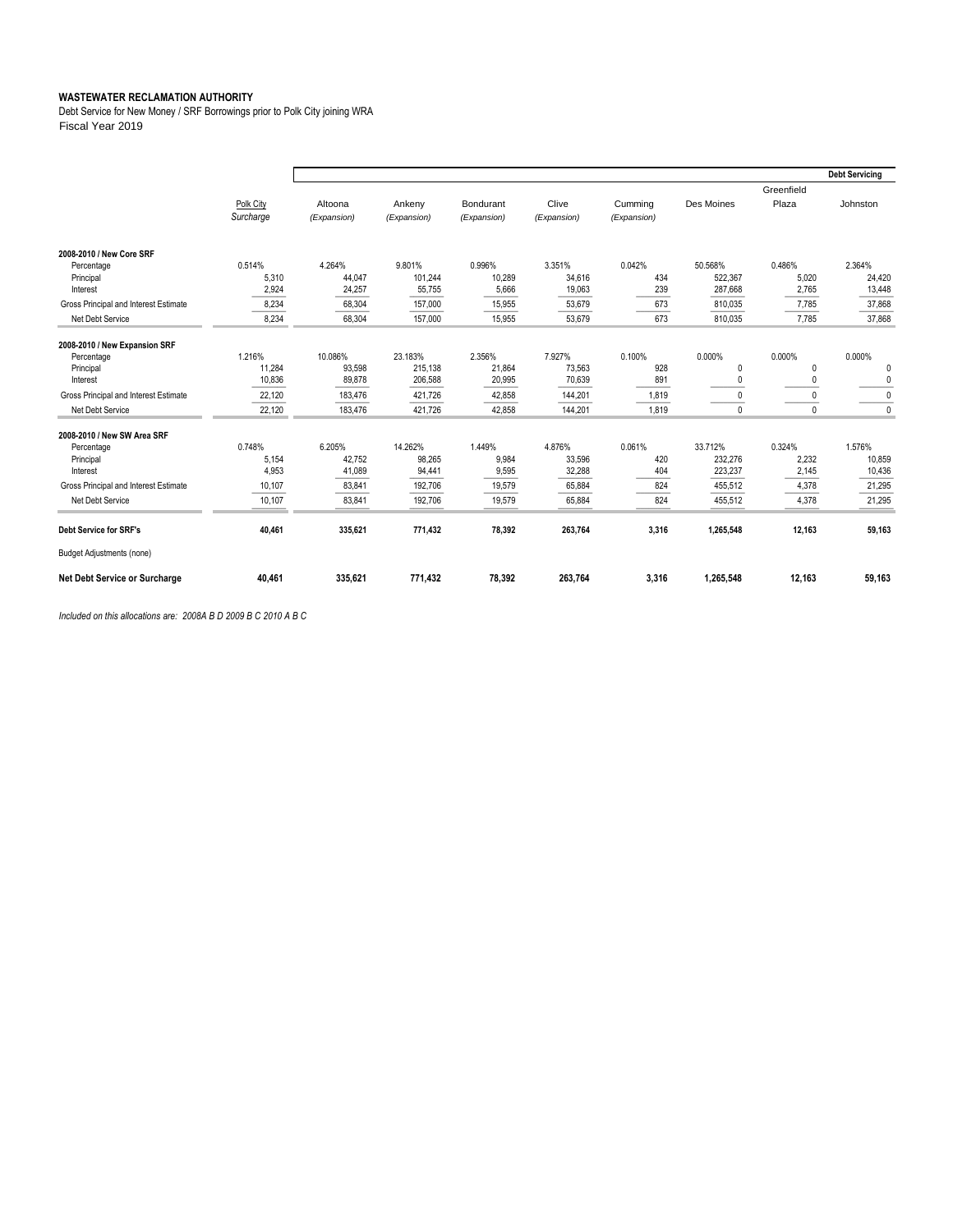| Norwalk<br>(Expansion) | Pleasant<br>Hill<br>1.734%<br>17,912 | Polk<br>County<br>0.941% | <b>USSD</b><br>(Expansion) | <b>UWHSD</b> | Waukee<br>(Expansion) | West<br>Des Moines<br>(Expansion) | Total<br>\$ | Debt Issue 2008-2010                      |
|------------------------|--------------------------------------|--------------------------|----------------------------|--------------|-----------------------|-----------------------------------|-------------|-------------------------------------------|
|                        |                                      |                          |                            |              |                       |                                   |             |                                           |
|                        |                                      |                          |                            |              |                       |                                   |             |                                           |
|                        |                                      |                          |                            |              |                       |                                   |             |                                           |
|                        |                                      |                          |                            |              |                       |                                   |             |                                           |
| 1.856%                 |                                      |                          | 7.533%                     | 1.629%       | 2.251%                | 11.670%                           | 100.0%      | <b>Core Borrowings</b><br>Percentage      |
| 19,172                 |                                      | 9,721                    | 77,816                     | 16,828       | 23,253                | 120,551                           | 1,033,000   | Principal                                 |
| 10,558                 | 9,864                                | 5,353                    | 42,853                     | 9,267        | 12,805                | 66,387                            | 568,873     | Interest & Servicing                      |
| 29,731                 | 27,776                               | 15,074                   | 120,669                    | 26,095       | 36,058                | 186,939                           | 1,601,873   | Gross Principal and Interest              |
| 29.731                 | 27.776                               | 15.074                   | 120.669                    | 26.095       | 36.058                | 186.939                           | 1.601.873   | Net Debt Service                          |
|                        |                                      |                          |                            |              |                       |                                   |             |                                           |
| 4.390%                 | 0.000%                               | 0.000%                   | 17.816%                    | 0.000%       | 5.324%                | 27.602%                           | 100.0%      | <b>Expansion Borrowings</b><br>Percentage |
| 40,739                 | $\mathbf{0}$                         | $\mathbf 0$              | 165,332                    | $\mathbf{0}$ | 49,407                | 256,147                           | 928,000     | Principal                                 |
| 39,120                 | $\mathbf{0}$                         | $\Omega$                 | 158,762                    | $\Omega$     | 47,443                | 245,966                           | 891,118     | Interest & Servicing                      |
| 79,859                 | 0                                    | $\Omega$                 | 324,094                    | 0            | 96,850                | 502,113                           | 1,819,118   | Gross Principal and Interest              |
| 79,859                 | $\mathbf{0}$                         | $\mathbf{0}$             | 324,094                    | $\Omega$     | 96,850                | 502,113                           | 1,819,118   | Net Debt Service                          |
|                        |                                      |                          |                            |              |                       |                                   |             | <b>SW Area Borrowings</b>                 |
| 2.701%                 | 1.156%                               | 0.627%                   | 10.961%                    | 1.086%       | 3.275%                | 16.981%                           | 100.0%      | Percentage                                |
| 18,610                 | 7,965                                | 4,320                    | 75,521                     | 7,483        | 22,565                | 116.999                           | 689,000     | Principal                                 |
| 17,886                 | 7,655                                | 4,152                    | 72,582                     | 7,191        | 21,687                | 112,446                           | 662,188     | Interest & Servicing                      |
| 36,496                 | 15,620                               | 8,472                    | 148,104                    | 14,674       | 44,251                | 229,445                           | 1,351,188   | Gross Principal and Interest              |
| 36,496                 | 15,620                               | 8,472                    | 148,104                    | 14,674       | 44,251                | 229,445                           | 1,351,188   | Net Debt Service                          |
| 146,086                | 43,396                               | 23,546                   | 592,867                    | 40,768       | 177,159               | 918,497                           | 4,772,179   | <b>Estimated Debt Service</b>             |
|                        |                                      |                          |                            |              |                       |                                   |             | <b>Budget Adjustments (none)</b>          |
| 146,086                | 43,396                               | 23,546                   | 592,867                    | 40,768       | 177,159               | 918,497                           | 4,772,179   | <b>Net Debt Service</b>                   |

2,650,000 Principal

2,122,179 Interest on New SRF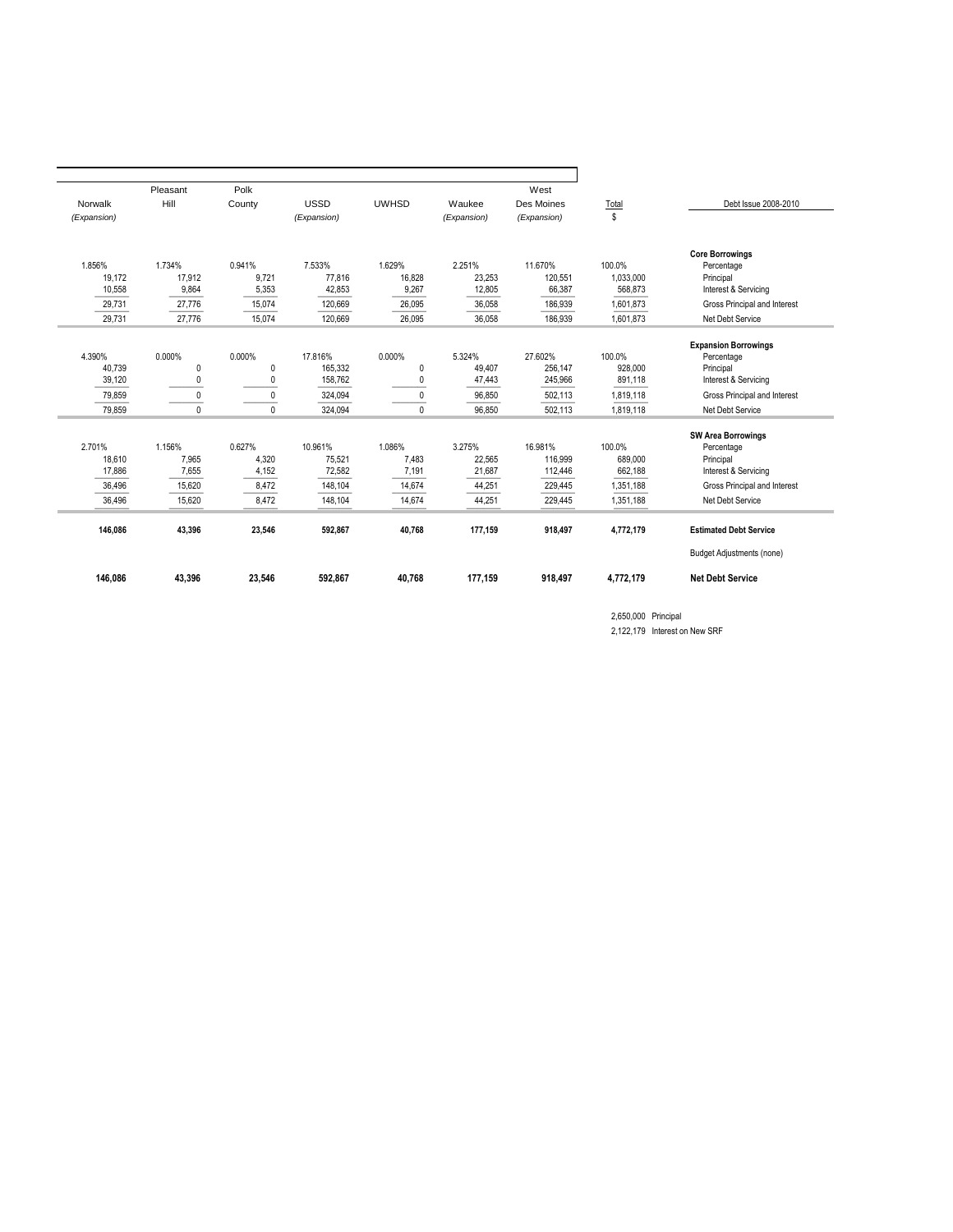Debt Service for 2016 F / ESI Phase 27 Funding / Future Debt of WRA Fiscal Year 2019

|                                                                                                                                                 |                                       |                                            |                                          |                                          |                             |                                             |                                   | <b>Debt Servicing</b>                   |                                         |
|-------------------------------------------------------------------------------------------------------------------------------------------------|---------------------------------------|--------------------------------------------|------------------------------------------|------------------------------------------|-----------------------------|---------------------------------------------|-----------------------------------|-----------------------------------------|-----------------------------------------|
|                                                                                                                                                 | Altoona<br>(Expansion)                | Ankeny<br>(Expansion)                      | Bondurant<br>(Expansion)                 | Clive<br>(Expansion)                     | Cumming<br>(Expansion)      | Des Moines                                  | Greenfield<br>Plaza               | Johnston                                | Norwalk<br>(Expansion)                  |
| 2016 F / Core Phase 27 funding<br><b>Gravity Sewer</b><br>Percentage<br>Principal<br>Interest<br>Gross Principal and Interest Estimate          | 4.264%<br>28,151<br>38,187<br>66,338  | 9.801%<br>64,706<br>87,775<br>152,481      | 0.996%<br>6,576<br>8,920<br>15,495       | 3.351%<br>22,123<br>30,010<br>52,134     | 0.042%<br>277<br>376<br>653 | 50.568%<br>333,850<br>452,871<br>786,721    | 0.486%<br>3,209<br>4,352<br>7,561 | 2.364%<br>15,607<br>21,171<br>36,778    | 1.856%<br>12,253<br>16,622<br>28,875    |
| 2016 F / Commty Phase 27 funding<br><b>Gravity Sewer</b><br>Percentage<br>Principal<br>Interest<br>Gross Principal and Interest Estimate        |                                       | 63.850%<br>115.441<br>156,624<br>272,065   |                                          |                                          |                             |                                             |                                   |                                         |                                         |
| Core share of borrowings<br>Special commty share<br><b>Total DS</b>                                                                             |                                       |                                            |                                          |                                          |                             |                                             |                                   |                                         |                                         |
| 2017 A / Core Phase 27 funding<br>Percentage<br>Force Main PS<br>Principal<br>Interest<br>Gross Principal and Interest Estimate                 | 4.264%<br>0<br>12,058<br>12,058       | 9.801%<br>$\mathbf 0$<br>27,716<br>27,716  | 0.996%<br>$\mathbf{0}$<br>2,817<br>2,817 | 3.351%<br>$\mathbf{0}$<br>9,476<br>9,476 | 0.042%<br>0<br>119<br>119   | 50.568%<br>0<br>143,001<br>143.001          | 0.486%<br>0<br>1,374<br>1,374     | 2.364%<br>$\mathbf 0$<br>6,685<br>6,685 | 1.856%<br>$\mathbf 0$<br>5,249<br>5,249 |
| 2017 X / Core Debt for projects (ESI, Grit, Biogas injection, )<br>Percentage<br>Principal<br>Interest<br>Gross Principal and Interest Estimate | 4.264%<br>$\pmb{0}$<br>7,675<br>7,675 | 9.801%<br>$\mathbf{0}$<br>17,642<br>17,642 | 0.996%<br>$\mathbf{0}$<br>1,793<br>1,793 | 3.351%<br>$\mathbf{0}$<br>6,032<br>6,032 | 0.042%<br>0<br>76<br>76     | 50.568%<br>$\mathbf{0}$<br>91,022<br>91,022 | 0.486%<br>$\pmb{0}$<br>875<br>875 | 2.364%<br>$\mathbf 0$<br>4,255<br>4,255 | 1.856%<br>$\mathbf 0$<br>3,341<br>3,341 |
| <b>Subtotal of Net Debt Service</b>                                                                                                             | 86,071                                | 469,904                                    | 20,105                                   | 67,642                                   | 848                         | 1,020,744                                   | 9,810                             | 47,719                                  | 37,464                                  |
| <b>Budget Adjustments (none)</b>                                                                                                                |                                       |                                            |                                          |                                          |                             |                                             |                                   |                                         |                                         |
| DS for ESI P27 issue (gross)                                                                                                                    | 86,071                                | 469.904                                    | 20.105                                   | 67,642                                   | 848                         | 1,020,744                                   | 9,810                             | 47,719                                  | 37,464                                  |
| adjustments (none)                                                                                                                              |                                       |                                            |                                          |                                          |                             |                                             |                                   |                                         |                                         |
| <b>Net Debt Service Collection</b>                                                                                                              | 86,071                                | 469,904                                    | 20,105                                   | 67,642                                   | 848                         | 1,020,744                                   | 9,810                             | 47,719                                  | 37,464                                  |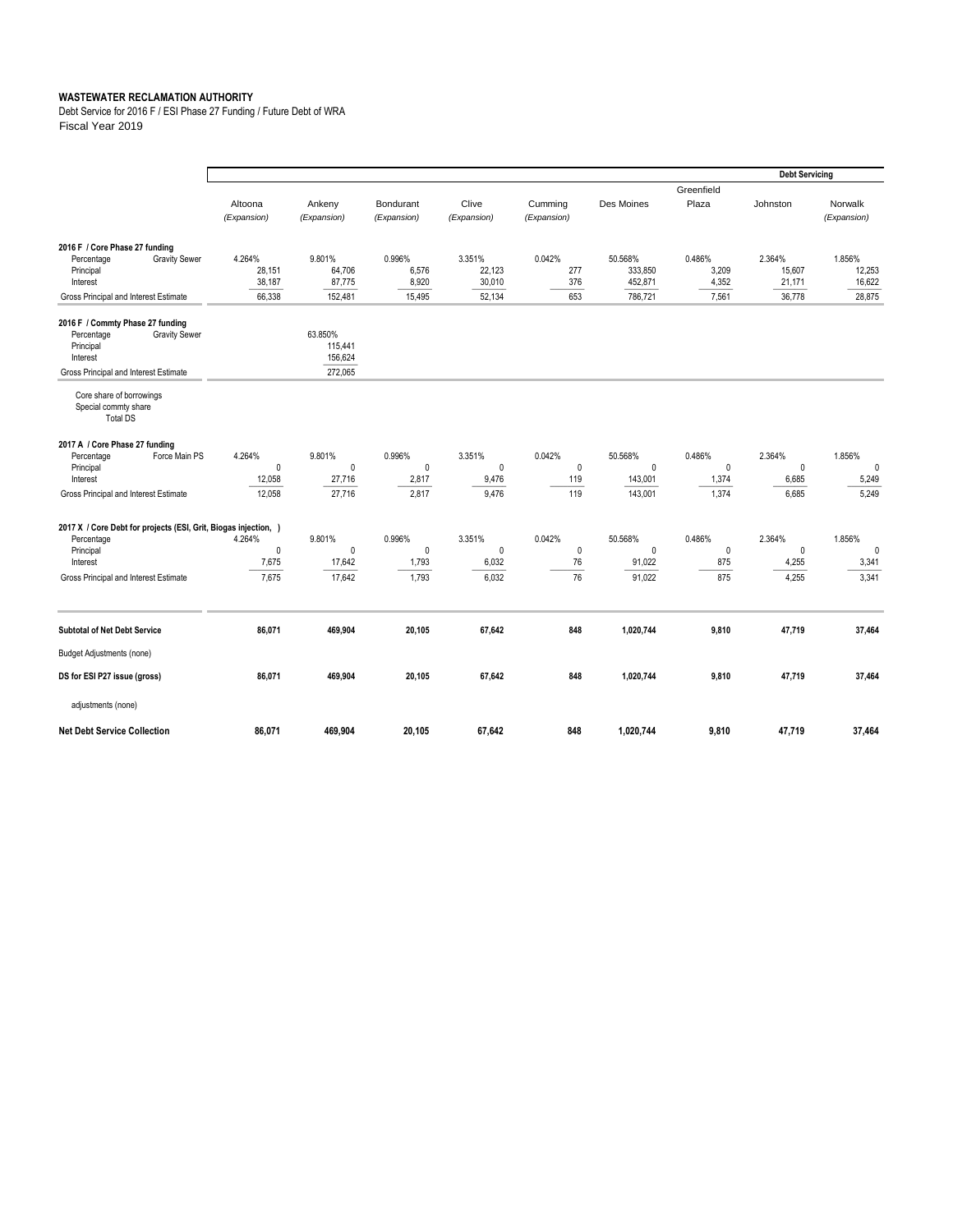| Pleasant     | Polk                   | Polk        |                        |                       |              | West                   |                        |                                    |
|--------------|------------------------|-------------|------------------------|-----------------------|--------------|------------------------|------------------------|------------------------------------|
| Hill         | City                   | County      | <b>USSD</b>            | <b>UWHSD</b>          | Waukee       | Des Moines             | Total                  | Debt Issue ESI & Future Debt       |
|              | (Expansion)            |             | (Expansion)            |                       | (Expansion)  | (Expansion)            | \$                     |                                    |
|              |                        |             |                        |                       |              |                        |                        |                                    |
|              |                        |             |                        |                       |              |                        |                        | <b>Core Borrowings</b>             |
| 1.734%       | 0.514%                 | 0.941%      | 7.533%                 | 1.629%                | 2.251%       | 11.670%                | 100.0%                 | Percentage                         |
| 11.448       | 3,393                  | 6,212       | 49,733                 | 10,755                | 14,861       | 77.045                 | 660,200                | Principal                          |
| 15,529       | 4,603                  | 8,427       | 67,463                 | 14,589                | 20,159       | 104,513                | 895,568                | Interest & Servicing               |
| 26,977       | 7,997                  | 14,640      | 117,196                | 25,343                | 35,020       | 181,558                | 1,555,768              | Gross Principal and Interest       |
|              |                        |             |                        |                       |              |                        |                        |                                    |
|              |                        |             |                        |                       |              |                        |                        | <b>Special Commty Funding</b>      |
|              | 4.050%                 | 32.100%     |                        |                       |              |                        | 100.0%                 | Percentage                         |
|              | 7,322                  | 58,037      |                        |                       |              |                        | 180,800                | Principal                          |
|              | 9,935                  | 78,741      |                        |                       |              |                        | 245,300                | Interest & Servicing               |
|              | 17,257                 | 136,778     |                        |                       |              |                        | 426,100                | Gross Principal and Interest       |
|              |                        |             |                        |                       |              |                        | 1,555,766              | 78.50%                             |
|              |                        |             |                        |                       |              |                        | 426,102                | 21.50%                             |
|              |                        |             |                        |                       |              |                        | 1,981,868              |                                    |
|              |                        |             |                        |                       |              |                        |                        |                                    |
|              |                        |             |                        |                       |              |                        |                        |                                    |
| 1.734%<br>0  | 0.514%<br>$\mathbf{0}$ | 0.941%<br>0 | 7.533%<br>$\mathbf{0}$ | 1.629%<br>$\mathbf 0$ | 2.251%<br>0  | 11.670%<br>$\mathbf 0$ | 100.0%<br>$\mathbf{0}$ | Percentage<br>Principal            |
| 4,904        | 1,454                  | 2,661       | 21,303                 | 4,607                 | 6,366        | 33,002                 | 282,790                | Interest & Servicing               |
|              |                        |             |                        |                       |              |                        |                        |                                    |
| 4,904        | 1,454                  | 2,661       | 21,303                 | 4,607                 | 6,366        | 33,002                 | 282,790                | Gross Principal and Interest       |
|              |                        |             |                        |                       |              |                        |                        |                                    |
|              |                        |             |                        |                       |              |                        |                        |                                    |
| 1.734%       | 0.514%                 | 0.941%      | 7.533%                 | 1.629%                | 2.251%       | 11.670%                | 100.0%                 | Percentage                         |
| $\mathbf{0}$ | $\pmb{0}$              | $\mathbf 0$ | $\mathbf{0}$           | $\mathbf{0}$          | $\mathbf{0}$ | $\mathbf 0$            | $\mathbf{0}$           | Principal                          |
| 3,121        | 925                    | 1,694       | 13,559                 | 2,932                 | 4,052        | 21,006                 | 180,000                | Interest & Servicing               |
| 3,121        | 925                    | 1,694       | 13,559                 | 2,932                 | 4,052        | 21,006                 | 180,000                | Gross Principal and Interest       |
|              |                        |             |                        |                       |              |                        |                        |                                    |
|              |                        |             |                        |                       |              |                        |                        |                                    |
| 35.002       | 27,632                 | 155.773     | 152,058                | 32,882                | 45,438       | 235,566                | 2,444,658              | <b>Subtotal Net Debt Service</b>   |
|              |                        |             |                        |                       |              |                        |                        | <b>Budget Adjustments (none)</b>   |
|              |                        |             |                        |                       |              |                        |                        |                                    |
| 35,002       | 27,632                 | 155,773     | 152,058                | 32,882                | 45,438       | 235,566                | 2,444,658              | 2016 17 18 Debt Service Allocation |
|              |                        |             |                        |                       |              |                        |                        | adjustments (none)                 |
|              |                        |             |                        |                       |              |                        |                        |                                    |
| 35,002       | 27,632                 | 155,773     | 152,058                | 32,882                | 45,438       | 235,566                | 2,444,658              | <b>Net Debt Service</b>            |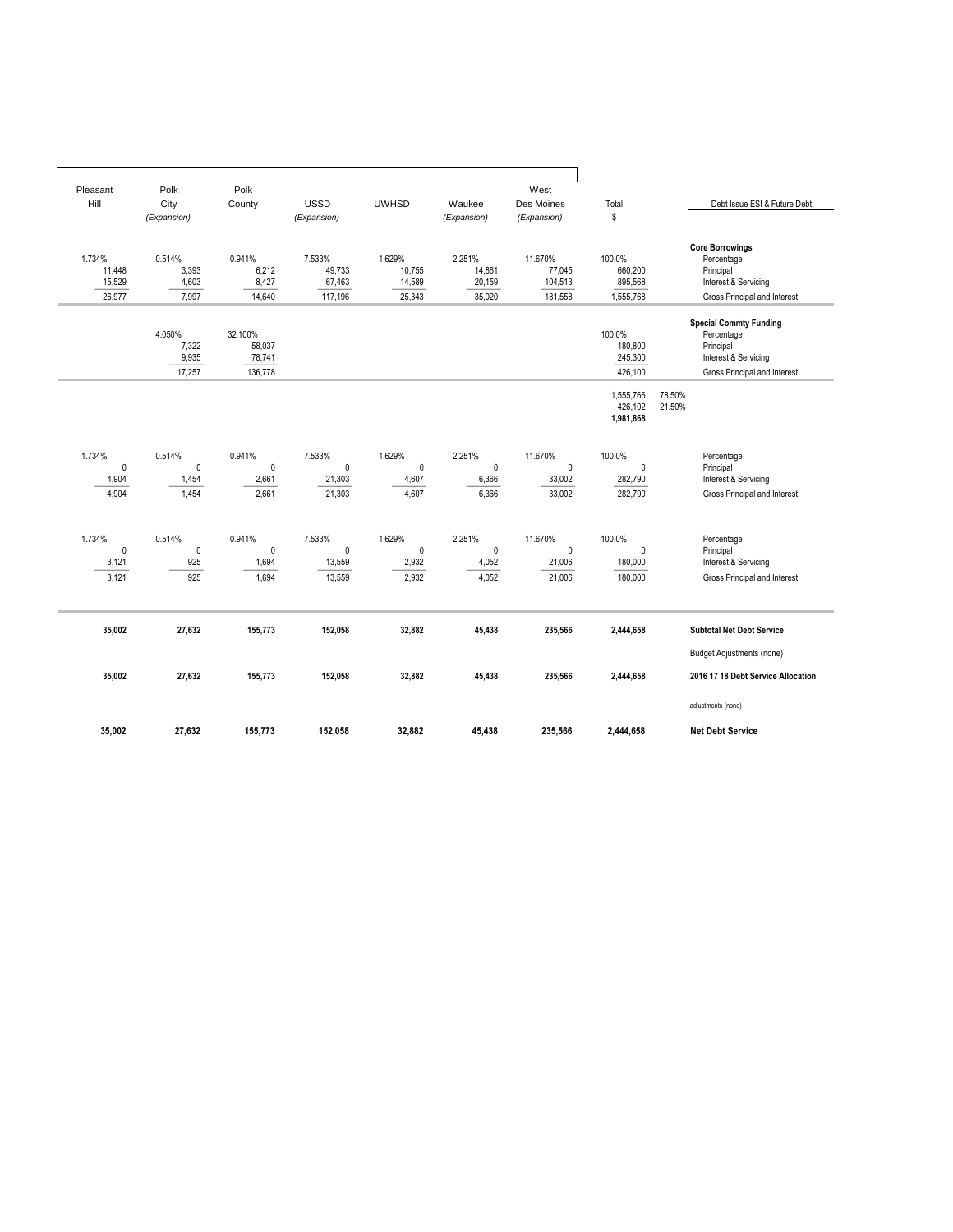Debt Service for 2015E / Refunding of 2006

Fiscal Year 2019

|                                                                  |                            |                            |                          |                           |                      |                               |                          | <b>Debt Servicing</b>    |                          |
|------------------------------------------------------------------|----------------------------|----------------------------|--------------------------|---------------------------|----------------------|-------------------------------|--------------------------|--------------------------|--------------------------|
|                                                                  | Altoona                    | Ankeny                     | Bondurant                | Clive                     | Cumming              | Des Moines                    | Greenfield<br>Plaza      | Johnston                 | Norwalk                  |
|                                                                  | (Expansion)                | (Expansion)                | (Expansion)              | (Expansion)               | (Expansion)          |                               |                          |                          | (Expansion)              |
| 2015e / Core Refunding                                           |                            |                            |                          |                           |                      |                               |                          |                          |                          |
| Percentage<br>Principal<br>Interest                              | 4.264%<br>13,152<br>11,440 | 9.801%<br>30,230<br>26,296 | 0.996%<br>3,072<br>2,672 | 3.351%<br>10,336<br>8,991 | 0.042%<br>130<br>113 | 50.568%<br>155.972<br>135,674 | 0.486%<br>1,499<br>1,304 | 2.364%<br>7.292<br>6,343 | 1.856%<br>5,725<br>4,980 |
| Gross Principal and Interest Estimate<br>Reserve Interest Income | 24,592<br>(250)            | 56,526<br>(575)            | 5,744<br>(58)            | 19,327<br>(197)           | 242<br>(2)           | 291.646<br>(2,967)            | 2,803<br>(29)            | 13,634<br>(139)          | 10,704<br>(109)          |
| Net Debt Service                                                 | 24,342                     | 55.951                     | 5.686                    | 19,130                    | 240                  | 288.680                       | 2.774                    | 13,495                   | 10,595                   |
| 2015e / Expansion Refunding                                      |                            |                            |                          |                           |                      |                               |                          |                          |                          |
| Percentage<br>Principal                                          | 10.086%<br>37,171          | 23.183%<br>85,439          | 2.356%<br>8,683          | 7.927%<br>29,214          | 0.100%<br>369        | 0.000%<br>0                   | 0.000%<br>0              | 0.000%<br>$\mathbf{0}$   | 4.390%<br>16,179         |
| Interest                                                         | 32,350                     | 74,357                     | 7,557                    | 25,425                    | 321                  | 0                             | 0                        | 0                        | 14,080                   |
| Gross Principal and Interest Estimate                            | 69,521                     | 159,796                    | 16,239                   | 54,639                    | 689                  | $\mathbf{0}$                  | $\mathbf{0}$             | $\mathbf 0$              | 30,259                   |
| Reserve Interest Income                                          | (707)                      | (1,626)                    | (165)                    | (556)                     | (7)                  | 0                             | 0                        | 0                        | (308)                    |
| Net Debt Service                                                 | 68,814                     | 158,170                    | 16,074                   | 54,083                    | 682                  | $\mathbf{0}$                  | $\Omega$                 | $\mathbf{0}$             | 29,952                   |
| 2015e / SW Area Refunding                                        |                            |                            |                          |                           |                      |                               |                          |                          |                          |
| Percentage                                                       | 6.205%                     | 14.262%                    | 1.449%                   | 4.876%                    | 0.061%               | 33.712%                       | 0.324%                   | 1.576%                   | 2.701%                   |
| Principal                                                        | 31,523                     | 72.454                     | 7,361                    | 24,771                    | 310                  | 171.263                       | 1.646                    | 8,006                    | 13,722                   |
| Interest                                                         | 27,271                     | 62,682                     | 6,368                    | 21,430                    | 268                  | 148,166                       | 1,424                    | 6,927                    | 11,871                   |
| Gross Principal and Interest Estimate                            | 58.794                     | 135,136                    | 13,730                   | 46,201                    | 578                  | 319,429                       | 3,070                    | 14,933                   | 25,593                   |
| Reserve Interest Income                                          | (596)                      | (1, 371)                   | (139)                    | (469)                     | (6)                  | (3,240)                       | (31)                     | (151)                    | (260)                    |
| Net Debt Service                                                 | 58,197                     | 133,765                    | 13,590                   | 45,733                    | 572                  | 316,189                       | 3,039                    | 14,781                   | 25,333                   |
| <b>Subtotal of Net Debt Service</b>                              | 151,353                    | 347,887                    | 35,350                   | 118,946                   | 1,494                | 604,868                       | 5,813                    | 28,277                   | 65,880                   |
| DS for 2015E issue (gross)                                       | 152,907                    | 351,458                    | 35,713                   | 120,167                   | 1,510                | 611,075                       | 5,873                    | 28,567                   | 66,556                   |
| Reserve Interest Earnings                                        |                            |                            |                          |                           |                      |                               |                          |                          |                          |
| Core                                                             | (250)                      | (575)                      | (58)                     | (197)                     | (2)                  | (2,967)                       | (29)                     | (139)                    | (109)                    |
| Expansion<br>SW                                                  | (707)<br>(596)             | (1,626)<br>(1, 371)        | (165)<br>(139)           | (556)<br>(469)            | (7)<br>(6)           | $\Omega$<br>(3,240)           | $\mathbf{0}$<br>(31)     | $\Omega$<br>(151)        | (308)<br>(260)           |
| <b>Net Debt Service Collection</b>                               | 151,353                    | 347,887                    | 35,350                   | 118,946                   | 1,494                | 604,868                       | 5,813                    | 28,277                   | 65,880                   |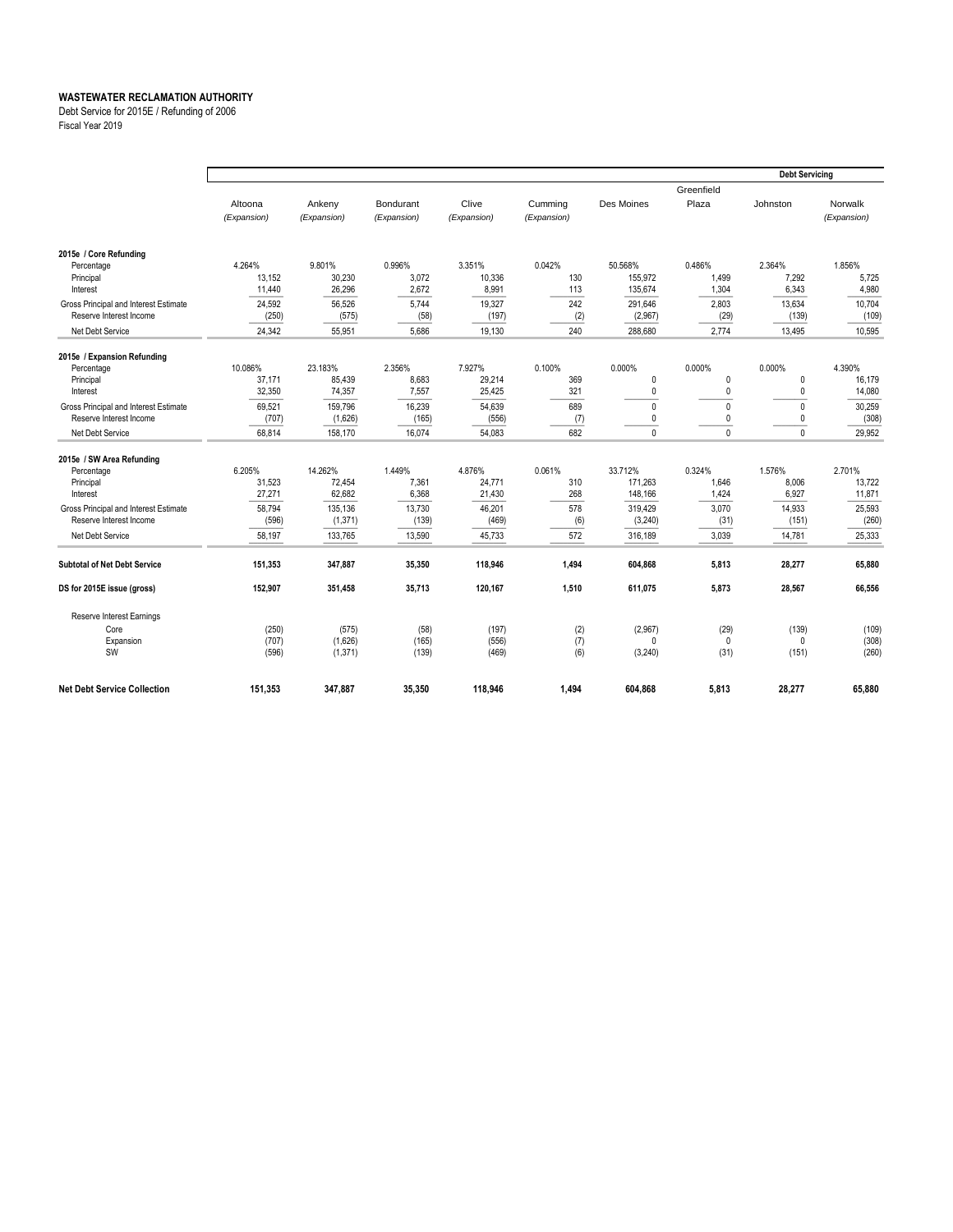| Pleasant          | Polk           | Polk                     |                     |                             |                  | West               |                    |                                                         |
|-------------------|----------------|--------------------------|---------------------|-----------------------------|------------------|--------------------|--------------------|---------------------------------------------------------|
| Hill              | City           | County                   | <b>USSD</b>         | <b>UWHSD</b>                | Waukee           | Des Moines         | Total              | Debt Issue 2015E                                        |
|                   | (Expansion)    |                          | (Expansion)         |                             | (Expansion)      | (Expansion)        | \$                 |                                                         |
|                   |                |                          |                     |                             |                  |                    |                    | <b>Core Borrowings</b>                                  |
| 1.734%            | 0.514%         | 0.941%                   | 7.533%              | 1.629%                      | 2.251%           | 11.670%            | 100.0%             | Percentage                                              |
| 5.348             | 1.585          | 2,902                    | 23,235              | 5.025                       | 6.943            | 35.995             | 308.441            | Principal                                               |
| 4,652             | 1,379          | 2,525                    | 20,211              | 4,371                       | 6,039            | 31,311             | 268,300            | Interest & Servicing                                    |
| 10.001            | 2.964          | 5.427                    | 43.446              | 9.395                       | 12.982           | 67.306             | 576.741            | Gross Principal and Interest                            |
| (102)             | (30)           | (55)                     | (442)               | (96)                        | (132)            | (685)              | (5,867)            | Reserve Interest Income                                 |
| 9.899             | 2.934          | 5.372                    | 43.004              | 9.300                       | 12.850           | 66.621             | 570.874            | Net Debt Service                                        |
|                   |                |                          |                     |                             |                  |                    |                    |                                                         |
|                   |                |                          |                     |                             |                  |                    |                    | <b>Expansion Borrowings</b>                             |
| 0.000%            | 1.216%         | 0.000%                   | 17.816%             | 0.000%                      | 5.324%           | 27.602%            | 100.0%             | Percentage                                              |
| 0<br>0            | 4.481<br>3,900 | $\mathbf 0$<br>$\pmb{0}$ | 65,659<br>57,143    | $\mathbf 0$<br>$\pmb{0}$    | 19.621<br>17,076 | 101.725<br>88,531  | 368.541<br>320,740 | Principal<br>Interest & Servicing                       |
|                   |                |                          |                     |                             |                  |                    |                    |                                                         |
| $\mathbf{0}$<br>0 | 8,382          | $\Omega$<br>0            | 122,802             | $\mathbf{0}$<br>$\mathbf 0$ | 36,697<br>(373)  | 190,255            | 689,281            | Gross Principal and Interest<br>Reserve Interest Income |
| 0                 | (85)<br>8.296  | $\mathbf{0}$             | (1, 249)<br>121,553 | $\mathbf 0$                 | 36,324           | (1,936)<br>188.320 | (7,013)<br>682,268 | Net Debt Service                                        |
|                   |                |                          |                     |                             |                  |                    |                    |                                                         |
|                   |                |                          |                     |                             |                  |                    |                    | <b>SW Area Borrowings</b>                               |
| 1.156%            | 0.748%         | 0.627%                   | 10.961%             | 1.086%                      | 3.275%           | 16.981%            | 100.0%             | Percentage                                              |
| 5.873             | 3.800          | 3.185                    | 55.684              | 5.517                       | 16.638           | 86.267             | 508.018            | Principal                                               |
| 5,081             | 3,287          | 2,756                    | 48,174              | 4,773                       | 14,394           | 74.632             | 439,504            | Interest & Servicing                                    |
| 10.953            | 7.087          | 5,941                    | 103,858             | 10,290                      | 31,031           | 160,899            | 947,522            | Gross Principal and Interest                            |
| (111)             | (72)           | (60)                     | (1,053)             | (104)                       | (315)            | (1,632)            | (9,610)            | Reserve Interest Income                                 |
| 10.842            | 7,016          | 5,881                    | 102,805             | 10,186                      | 30,717           | 159,267            | 937,912            | Net Debt Service                                        |
| 20,741            | 18,246         | 11,253                   | 267,361             | 19,485                      | 79,891           | 414,207            | 2,191,054          | <b>Subtotal Net Debt Service</b>                        |
| 20,954            | 18,434         | 11,368                   | 270,106             | 19,685                      | 80,711           | 418,460            | 2,213,544          | 2015E Debt Service Allocation                           |
|                   |                |                          |                     |                             |                  |                    |                    |                                                         |
| (102)             | (30)           | (55)                     | (442)               | (96)                        | (132)            | (685)              | (5,867)            |                                                         |
| 0                 | (85)           | $\mathbf 0$              | (1,249)             | $\mathbf{0}$                | (373)            | (1,936)            | (7,013)            |                                                         |
| (111)             | (72)           | (60)                     | (1,053)             | (104)                       | (315)            | (1,632)            | (9,610)            | 26620 2019 budget<br>26620                              |
|                   |                |                          |                     |                             |                  |                    |                    | 22,490                                                  |
| 20,741            | 18,246         | 11,253                   | 267,361             | 19,485                      | 79,891           | 414,207            | 2,191,054          | <b>Net Debt Service</b>                                 |
|                   |                |                          |                     |                             |                  |                    |                    |                                                         |

1,185,000 Principal 1,028,544 Interest on 2015E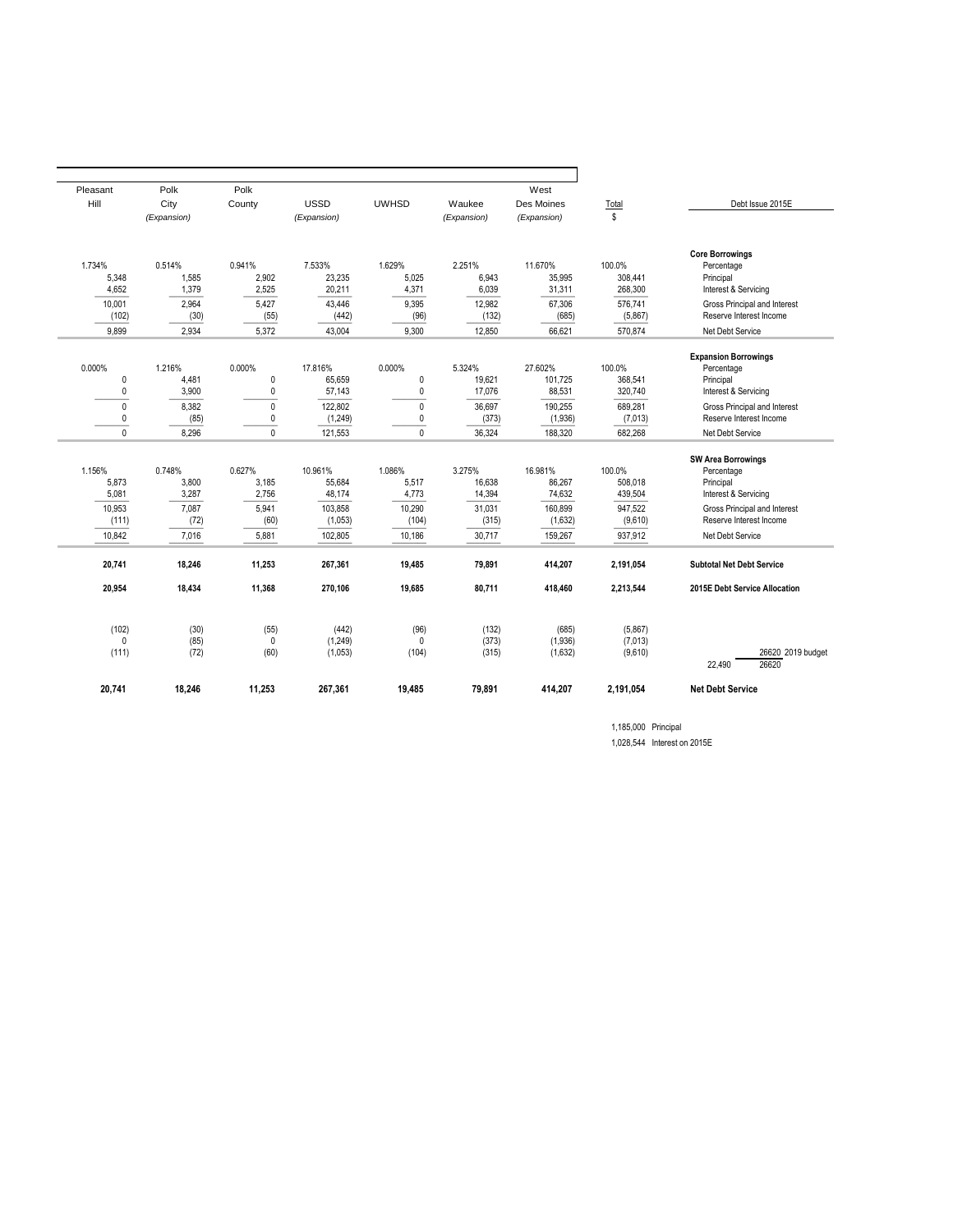Debt Service for 2013B / Refunding of 2004B

Fiscal Year 2019

|                                       |             |             |             |             |             |              |              | <b>Debt Servicing</b> |             |
|---------------------------------------|-------------|-------------|-------------|-------------|-------------|--------------|--------------|-----------------------|-------------|
|                                       |             |             |             |             |             |              | Greenfield   |                       |             |
|                                       | Altoona     | Ankeny      | Bondurant   | Clive       | Cumming     | Des Moines   | Plaza        | Johnston              | Norwalk     |
|                                       | (Expansion) | (Expansion) | (Expansion) | (Expansion) | (Expansion) |              |              |                       | (Expansion) |
|                                       |             |             |             |             |             |              |              |                       |             |
| 2013b / Core Refunding                |             |             |             |             |             |              |              |                       |             |
| Percentage                            | 4.264%      | 9.801%      | 0.996%      | 3.351%      | 0.042%      | 50.568%      | 0.486%       | 2.364%                | 1.856%      |
| Principal                             | 45,381      | 104.310     | 10.600      | 35.664      | 447         | 538.183      | 5.172        | 25.159                | 19.753      |
| Interest                              | 35,466      | 81,520      | 8,284       | 27,872      | 349         | 420,598      | 4,042        | 19,663                | 15,437      |
| Gross Principal and Interest Estimate | 80.846      | 185.829     | 18,884      | 63,536      | 796         | 958,781      | 9,215        | 44,822                | 35,190      |
| Reserve Interest Income               | (804)       | (1,848)     | (188)       | (632)       | (8)         | (9,535)      | (92)         | (446)                 | (350)       |
| Net Debt Service                      | 80,042      | 183,981     | 18,697      | 62,904      | 788         | 949,246      | 9,123        | 44,376                | 34,840      |
| 2013b / Expansion Refunding           |             |             |             |             |             |              |              |                       |             |
| Percentage                            | 10.086%     | 23.183%     | 2.356%      | 7.927%      | 0.100%      | 0.000%       | 0.000%       | 0.000%                | 4.390%      |
| Principal                             | 59,127      | 135,904     | 13,811      | 46.470      | 586         | 0            | $\mathbf 0$  | $\mathbf 0$           | 25,735      |
| Interest                              | 61,313      | 140,930     | 14,322      | 48,188      | 608         | 0            | 0            | $\mathbf 0$           | 26,687      |
| Gross Principal and Interest Estimate | 120,440     | 276,834     | 28,134      | 94,658      | 1,194       | $\mathbf{0}$ | 0            | $\mathbf{0}$          | 52,422      |
| Reserve Interest Income               | (1, 335)    | (3,068)     | (312)       | (1,049)     | (13)        | 0            | 0            | 0                     | (581)       |
| Net Debt Service                      | 119,105     | 273,767     | 27,822      | 93,610      | 1,181       | $\mathbf{0}$ | $\mathbf{0}$ | $\mathbf{0}$          | 51,841      |
| 2013b / SW Area Refunding             |             |             |             |             |             |              |              |                       |             |
| Percentage                            | 6.205%      | 14.262%     | 1.449%      | 4.876%      | 0.061%      | 33.712%      | 0.324%       | 1.576%                | 2.701%      |
| Principal                             | 17,033      | 39,149      | 3,978       | 13,385      | 167         | 92,540       | 889          | 4,326                 | 7,414       |
| Interest                              | 17,645      | 40,557      | 4,121       | 13,866      | 173         | 95,868       | 921          | 4,482                 | 7,681       |
| Gross Principal and Interest Estimate | 34,678      | 79,707      | 8,098       | 27,251      | 341         | 188,408      | 1,811        | 8,808                 | 15,095      |
| Reserve Interest Income               | (384)       | (883)       | (90)        | (302)       | (4)         | (2,087)      | (20)         | (98)                  | (167)       |
| Net Debt Service                      | 34,294      | 78.824      | 8,008       | 26,949      | 337         | 186,321      | 1,791        | 8,710                 | 14,928      |
| <b>Subtotal of Net Debt Service</b>   | 233,442     | 536,572     | 54,527      | 183,462     | 2,306       | 1,135,567    | 10,914       | 53,087                | 101,610     |
| DS for 2013B issue (gross)            | 235.964     | 542.370     | 55.116      | 185.445     | 2.331       | 1,147,189    | 11.025       | 53.630                | 102,708     |
| Reserve Interest Earnings             |             |             |             |             |             |              |              |                       |             |
| Core                                  | (804)       | (1,848)     | (188)       | (632)       | (8)         | (9,535)      | (92)         | (446)                 | (350)       |
| Expansion                             | (1, 335)    | (3,068)     | (312)       | (1,049)     | (13)        | $\Omega$     | 0            | $\mathbf 0$           | (581)       |
| SW                                    | (384)       | (883)       | (90)        | (302)       | (4)         | (2,087)      | (20)         | (98)                  | (167)       |
| <b>Net Debt Service Collection</b>    | 233,442     | 536,572     | 54,527      | 183,462     | 2,306       | 1,135,567    | 10,914       | 53,087                | 101,610     |
|                                       |             |             |             |             |             |              |              |                       |             |